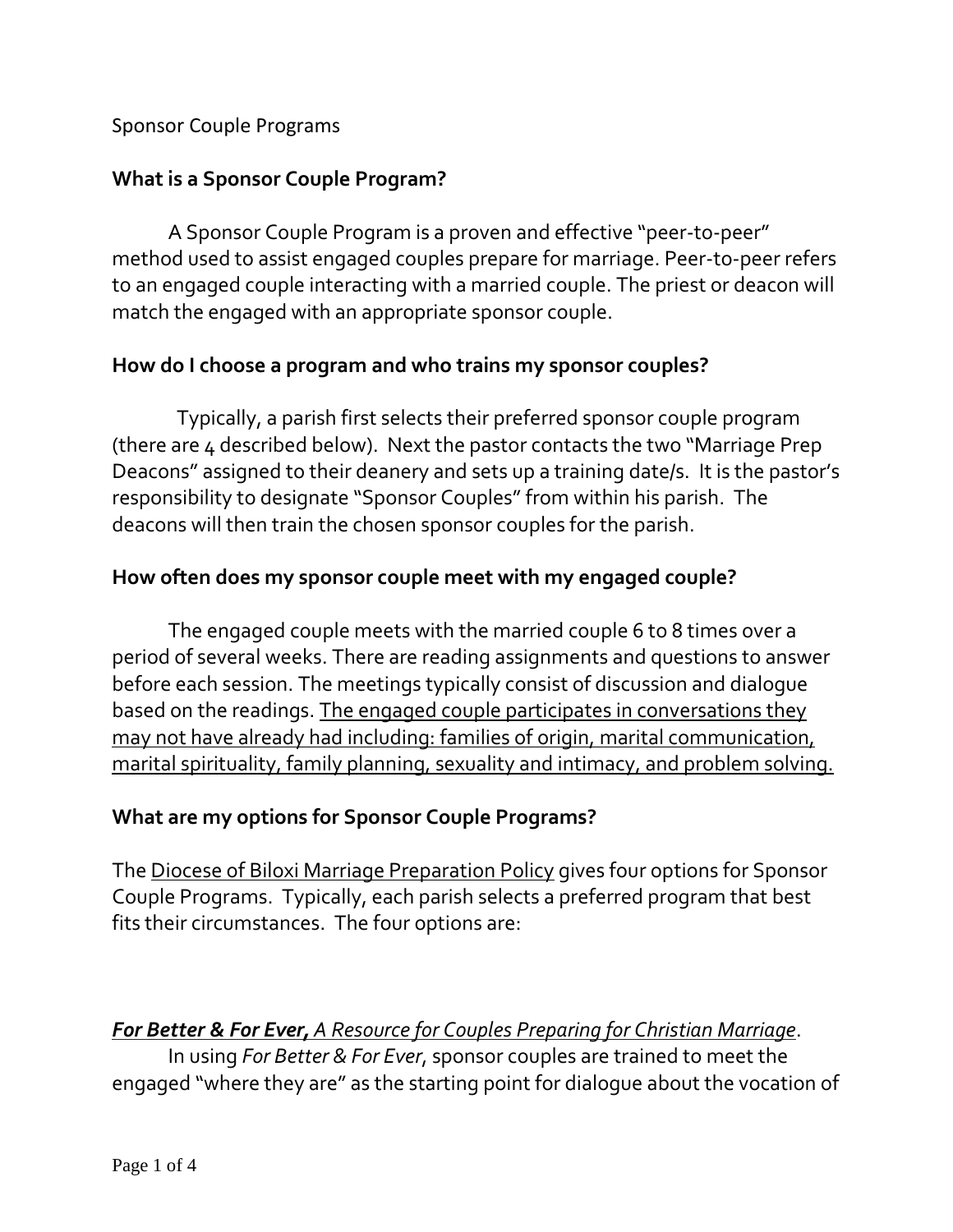Matrimony. The Sponsor Couple hosts a series of meetings with the engaged couple in their own home, then after the wedding they follow up with the newly married couple through the first year(s) of marriage. *For Better & For Ever* is available in English, Spanish,Vietnamese, and French.

About half the parishes in the Diocese of Biloxi use this program.

Program Information: Contact: [rob@marriagepreparation.com,](mailto:rob@marriagepreparation.com) 210-534-1129. Website:<https://marriagepreparation.com/>

# **For Better & For Ever Notes for Deacon Trainers**

**1. How married couples learn to be sponsor/mentor couples for engaged couples**

Video (45 minutes)

Link to discussion questions: https://marriagepreparation.com/assets/pdf/2-060813-cc9-StudyQuest.pdf

### 2. **Key Topics in For Better and For Ever Workbook** (Page 3 in For Better and For Ever)

a.Families of Origin (Chapters 2, 3, 4, & 5)

b.Sacrament of Matrimony (Chapters 7, 11, 12, 14 & 19)

c.Marital Communication (Chapters 9 & 10)

- d.Family Planning (Chapters 15 & 18)
- e.Sexuality & Intimacy (Chapter 7)

f.Money Matters and Career Planning (Chapter 8)

g.Special Topics (Ch 6 Couples who are living together/sexually active);

(Ch 13 Mixed religion marriage); (Ch 17 Marrying again and step families)

#### 3. **Five Steps Engaged Couples Follow** (Page 7 in For Better and For Ever)

1. **Step 1:** Couple prepares to meet with Pastor

I.Read Chapters 1, 6, 13, 20 & Appendix D as they apply

II.Personal Reflection (after reading each chapter, the engaged answer the questions in the book. This is done separately. Both partners have a book)

III.Dialogue: share your reflections…this is not a debate but rather an exercise to grow in your understanding of your partner…not change them

2. **Step 2:** Meet with Priest or Deacon. Discuss chapters from step 1 and you will be assigned a Sponsor Couple to meet with to complete the remaining chapters. (note this may be 2 or more sessions as the priest/deacon will do a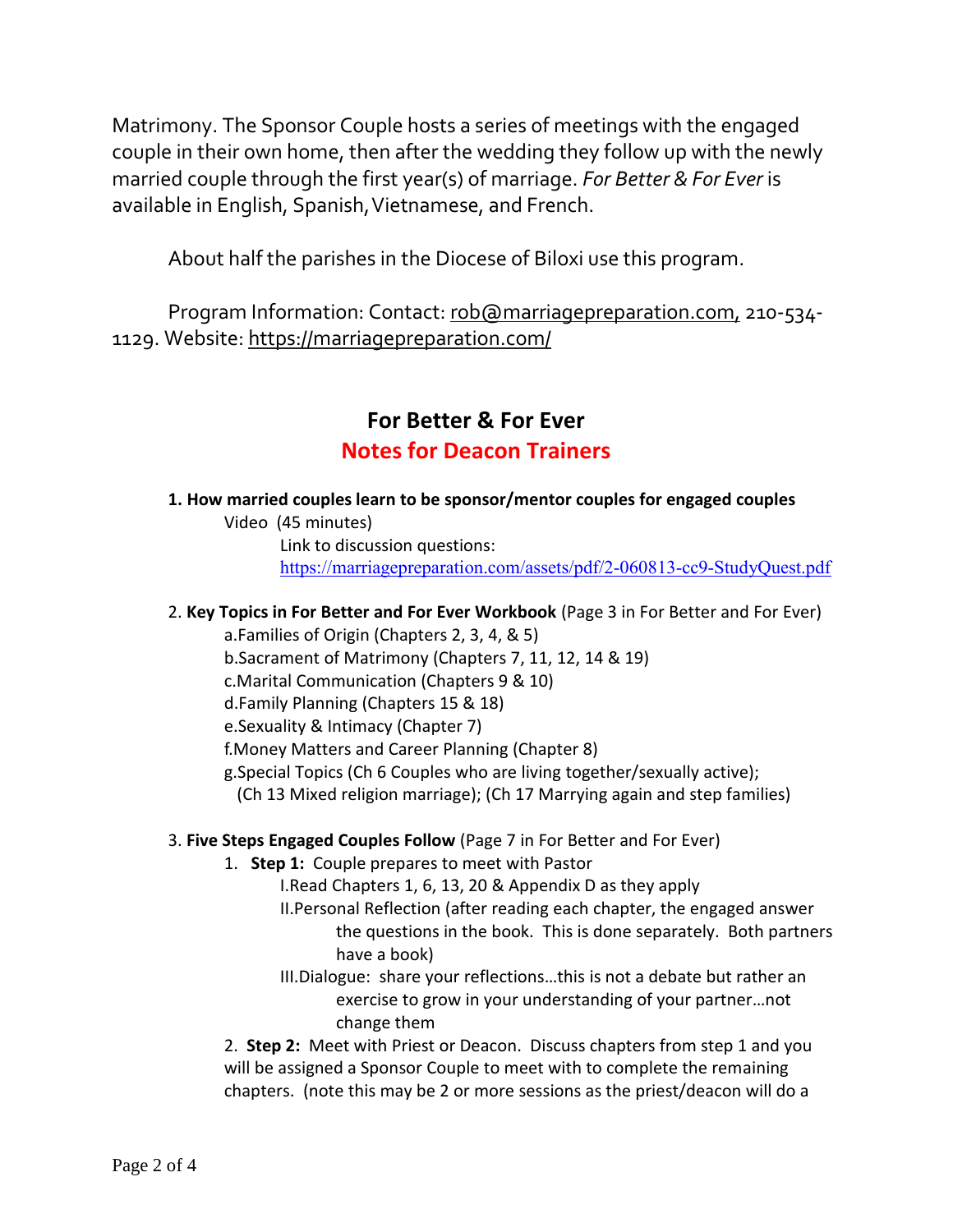Pre-nuptial Investigation, administer a FOCCUS Assessment, familiarize the couple with Natural Family Planning (NFP) videos, and sign up the couple to take an NFP Course.)

3. **Step 3:** Meet with the Sponsor Couple. (Page 7 in For Better and For Ever)

I.Evening 1 – Chapters 2 & 3

II.Evening 2 – Chapters 4 & 5

III.Evening 3 – Chapters 7, 8 & 9

IV.Evening 4 – Chapters 10, 11 & 12

V.Evening 5 – Chapters 14, 15, 16, 17 & 18

4. **Step 4:** Meet with the Priest or Deacon again.

I.Discuss Chapters 19 & 21 and complete any final paperwork and final wedding plans

- 5. **Step 5:** Three and 6 months AFTER the wedding meet with Sponsor Couple for a marital "Check Up."
- 4. **Online Support** (where to get the video to train Sponsor Couples)
	- a.For Better and For Ever Home Page <https://marriagepreparation.com/>
		- i.Select Resources…from that drop-down menu select "For Clergy and Marriage Educators"
		- ii.Then Select Training Videos
			- 1.Select ENGLISH and watch the video in Part #1
			- 2.For a copy of the video text select Part #1-English at the bottom

# *Better Together*.

*Better Together* is a video-based sponsor couple program consisting of 12 components administered in 6 sessions. Each session uses 4 or 5 short (3 to 6 minute) videos to lead the conversation which is guided by the sponsor couple. The engaged couple uses a workbook thathas 2 pages of reading for each video short with a place to take notes. In addition, the Leader's Guide has helpful tips to bring up when discussing each video.

Better Together includes a Premarital Inventory which can be utilized in addition to FOCCUS if desired. This is a new program two parishes have used it and like it.

Program Information: Contact: Dynamic Catholic, 5081 Olympic Blvd. Erlanger, KY 41018. Website:<https://dynamiccatholic.com/better-together>

# **Beloved**, Finding Happiness in Marriage.

Currently 2 parishes use Beloved; St Alphonsus, Ocean Springs and Sacred Heart, Pascagoula.